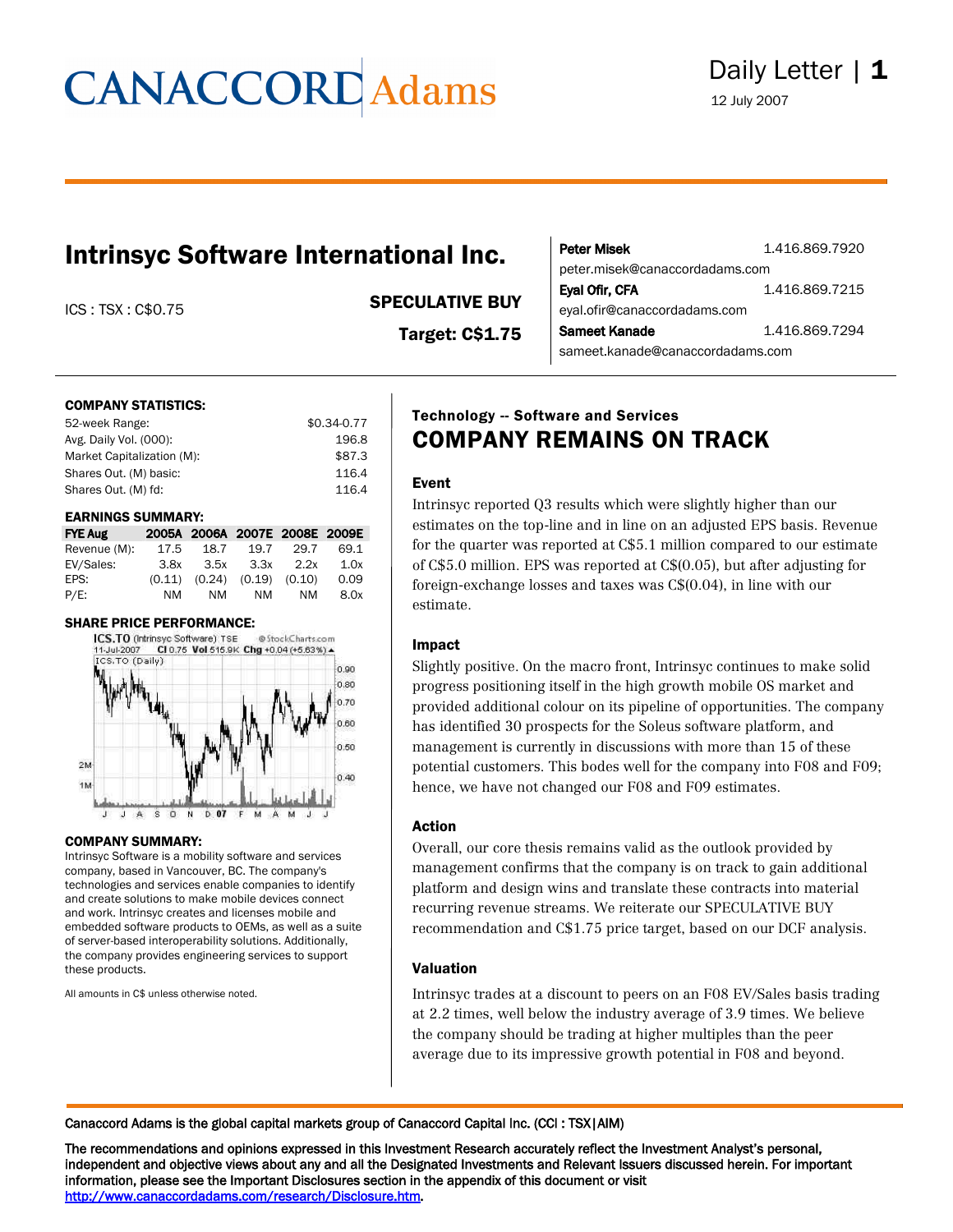#### Q3/F07 results

Intrinsyc reported Q3 results which were slightly higher than our estimates on the top-line and in line on an adjusted EPS basis. Revenue for the quarter was reported at  $C$5.1$ million compared to our estimate of  $C$5.0$  million. EPS was reported at  $C$0.05$ , but after adjusting for foreign-exchange losses and taxes was C\$(0.04), in line with our estimate.

#### Figure 1: Q3/F07 Results

| (C\$ millions)                                             | 03/F07A            | CA Q3/F07E         | B/(W)  | Q2/F07A            | 03/F06A            | % Change<br>Q/Q     | % Change<br>Y/Y      |
|------------------------------------------------------------|--------------------|--------------------|--------|--------------------|--------------------|---------------------|----------------------|
| Revenue                                                    | 5.1                | 5.0                | 0.1    | 5.0                | 4.4                | 1.5%                | 16.5%                |
| Gross Profit<br>% of Revenue                               | 2.6<br>51.8%       | 2.4<br>48.0%       | 0.2    | 2.5<br>49.3%       | 1.5<br>35.2%       | 6.7%                | 71.3%                |
| Total Op Ex<br>% of Revenue                                | 6.6<br>128.3%      | 6.2<br>122.9%      | 0.4    | 6.8<br>135.7%      | 5.7<br>129.7%      | $-4.1%$             | 15.2%                |
| <b>EBITDA</b><br>% of Revenue                              | $-3.7$<br>$-72.5%$ | $-3.6$<br>$-71.3%$ | $-0.1$ | $-4.1$<br>$-82.2%$ | $-3.9$<br>$-89.6%$ | $-10.5%$            | $-5.8%$              |
| <b>GAAP Net Income</b><br>% of Revenue                     | $-4.4$<br>$-85.7%$ | $-3.8$<br>$-75.8%$ | $-0.6$ | $-4.2$<br>$-84.3%$ | $-4.7$             | 3.2%                | $-6.8%$              |
| <b>GAAP EPS - diluted</b><br><b>Adjusted EPS - diluted</b> | (0.05)<br>(0.04)   | (0.04)             | 0.0    | (0.05)<br>(0.05)   | (0.06)<br>(0.06)   | $-5.8%$<br>$-17.3%$ | $-23.7%$<br>$-32.9%$ |

Source: Canaccord Adams, Company reports,

#### Pipeline update

On the conference call, management provided additional colour in regard to its current pipeline of opportunities and recent wins. The company has identified 30 prospects for the Soleus software platform, and management is currently in discussions with more than 15 of these potential customers. While specific details were not provided, management noted that a number of companies in the pipeline focus on the PND segment and multimedia oriented handsets. In our opinion, the company is currently in discussion with a large OEM/ODM that is looking to enter the mid-tier handset market utilizing a Microsoft-based software platform. We believe that this vendor may ramp rapidly over the next 12 months.

Management highlighted that discussions can vary from three to six months and, once a licensing agreement is in place, product shipment can take anywhere from nine to 12 months to start ramping. The company also provided insight into recent wins. In Q4/F07 management expects that a vendor will begin to ship devices into field trials, and full commercial shipments will begin sometime in Q1/F08 and ramp throughout the year.

#### Soleus update

The following are key highlights provided by management pertaining to Soleus:

• In line with management's strategy of advancing the Soleus software platform to meet customer demands and expand the addressable market, the company intends to launch the next version of Soleus towards the end of 2007 (Soleus V1.01). V1.01 will incorporate additional aspects related to telephony and IP.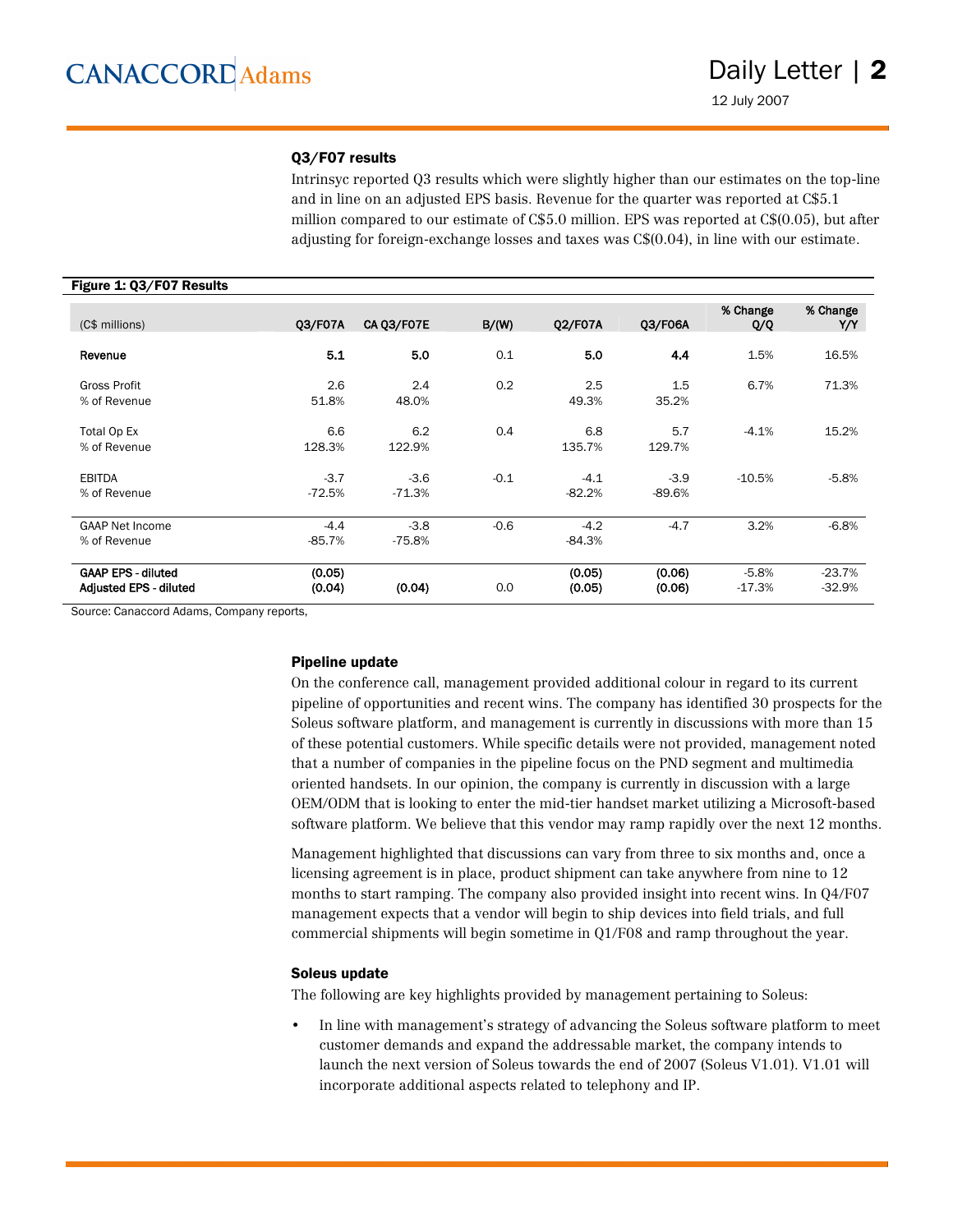- The company has continued to invest resources in the development and marketing of the Soleus software platform. YTD investment in R&D and S&M expenses related to Soleus is approximately C\$10.1 million, or 66.3% of total YTD revenue.
- The headcount has remained relatively flat on a Y/Y basis at 220; however, management has reallocated staff to the Soleus deployment from the ESG segment. In addition, the company has hired additional personnel with key industry experience that management believes will be able to help in achieving additional traction for Soleus in the marketplace.
- Management has initiated steps to establish and expand sales presence in key markets. As a result, the company has opened offices in Washington DC, Taiwan, Eastern Canada and California.

| <b>Figure 2: Soleus expense analysis</b> |           |           |           |           |           |           |           |
|------------------------------------------|-----------|-----------|-----------|-----------|-----------|-----------|-----------|
| (C\$, '000)                              | 30-Nov-05 | 28-Feb-06 | 31-May-06 | 31-Aug-06 | 30-Nov-06 | 28-Feb-07 | 31-May-07 |
| Soleus related R&D and S&M               | 1.540     | 2.510     | 2.930     | 3.580     | 3.370     | 3.800     | 3.300     |
| Sequential growth                        |           | 63.0%     | 16.8%     | 22.3%     | $-6.0%$   | 12.9%     | $-13.2%$  |
| as % of revenue                          | 33.8%     | 52.4%     | 66.8%     | 72.8%     | 67.1%     | 75.5%     | 64.6%     |

Source: Company reports, Canaccord Adams

#### Cash and cash flow

As expected, free cash flow was negative for the quarter. Intrinsyc recorded free cash flow in the quarter of (C\$2.8 million), compared to (C\$3.2 million) in Q2/F07 and (C\$3.5 million) in Q3/F06. This is better than we anticipated, primarily due to the lower than expected capital expenditures and an unanticipated accretion and amortization adjustment of longterm debt. Cash balances at the end of the quarter totaled C\$21.4 million, up from C\$5.9 million the previous quarter and C\$5 million Y/Y, due to the recent equity issue. Accounts receivables equaled C\$3 million for the quarter, down C\$1.0 million Q/Q and \$0.5 million Y/Y. Finally, prepaid expenses were C\$0.3 million for the quarter, down almost C\$0.1 million sequentially and up C\$0.1 million from the prior year.

#### Guidance

Management announced that a number of moves have been made to align the operations more closely with the firm's strategic plan. These included:

- Winding down a hardware business;
- Closing an engineering services office in Singapore; and
- Redirecting sales and marketing resources away from the embedded business into wireless opportunities.

These actions are expected to have a top line impact to the Q4/F07 results. Management provided guidance of a 10-20% sequential revenue decline for Q4. The company did not provide guidance beyond Q4/F07.

#### Estimate revisions

In light of management providing top line guidance expectations for Q4, we have adjusted our estimates going forward to incorporate the closure of the Singapore services office and have accelerated our expectation of the company exiting the hardware business. For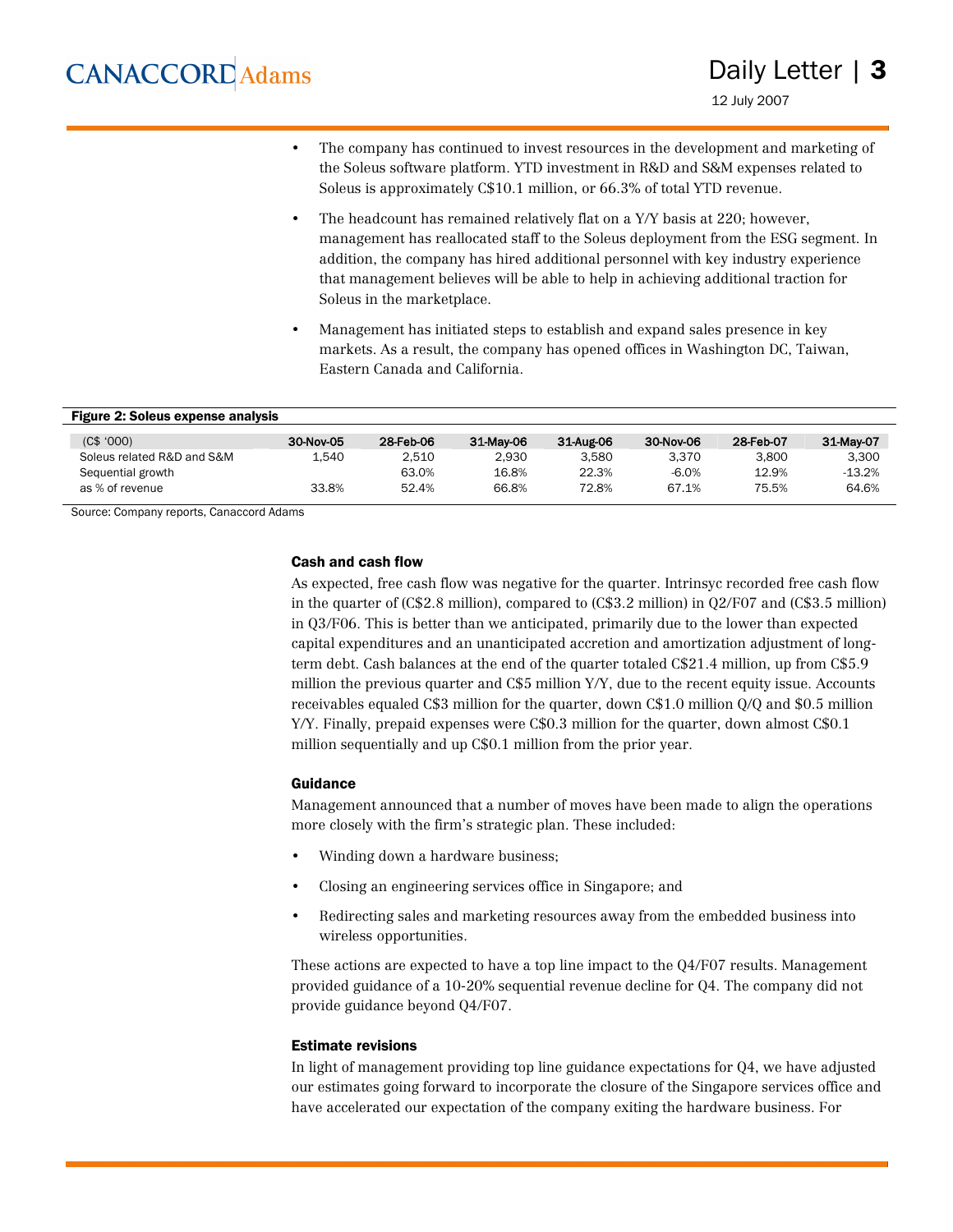Q4/F07 our revenue expectation declines from C\$5.5 million to C\$4.6 million, while our EPS estimate stays flat. For F07, our revenue expectations decline by C\$0.9 million to C\$19.7 million, while our EPS declines by a penny as the Q3 results flow through. While we have not changed our F08 and F09 estimates, we have changed the quarterly skew of the F08 revenue levels to be more backend loaded. We will revisit our estimates as management provides further updates and additional wins are announced.

| <b>Figure 3: Estimate revisions</b> |        |            |            |
|-------------------------------------|--------|------------|------------|
| 04/F07                              | FO7    | <b>F08</b> | <b>FO9</b> |
|                                     |        |            |            |
| 4.6                                 | 19.7   | 29.7       | 69.1       |
| 5.5                                 | 20.6   | 29.7       | 69.1       |
|                                     |        |            |            |
| (0.04)                              | (0.19) | (0.10)     | 0.09       |
| (0.04)                              | (0.18) | (0.10)     | 0.09       |
|                                     |        |            |            |

Source: Canaccord Adams

#### Outlook and recommendation

Our thesis is predicated on several key factors, which remain valid. These include: (i) The size and growth of the addressable market, driven by increased convergence of functionality within handsets; (ii) our belief in the credibility of the core management team which is comprised of seasoned professionals from specific industry verticals; and (ii) competitive positioning of the Soleus software platform, as an effective and viable alternative for OEMs and ODMs. We believe that the company's association with Microsoft serves as a very strong support mechanism in achieving design wins.

In our opinion, the outlook provided by management confirms that the company is on track to gain additional platform and design wins and translating these contracts into material recurring revenue streams. We believe that this growth will translate into higher valuations; and hence superior returns for investors. Hence, we reiterate our SPECULATIVE BUY recommendation and C\$1.75 price target, based on our DCF analysis.

#### Valuation

Intrinsyc trades at a discount to peers on an F08 EV/Sales basis trading at 2.2 times, well below the industry average of 3.9 times. We believe the company should be trading at higher multiples than the peer average due to its impressive growth potential in F08 and beyond.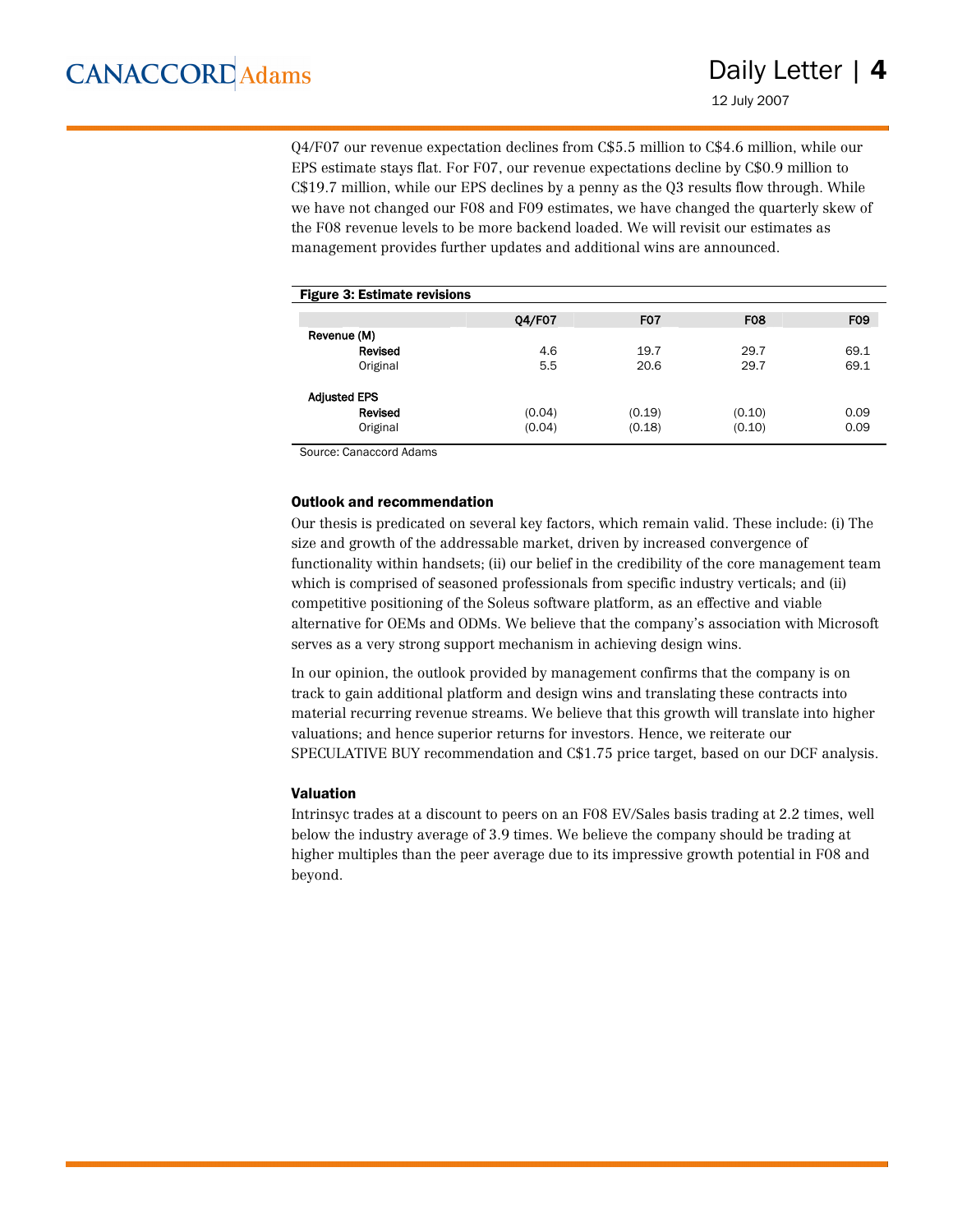12 July 2007

#### Figure 4: Comparables

|                    |               |          |          |                  | Revenue          |           |                  | <b>EPS</b>       |           | <b>EV/Sales</b>  |            |                  | P/E        |
|--------------------|---------------|----------|----------|------------------|------------------|-----------|------------------|------------------|-----------|------------------|------------|------------------|------------|
| Company            | <b>Ticker</b> | Exchange | Last     | F <sub>0</sub> 7 | F <sub>0</sub> 8 | Growth    | F <sub>0</sub> 7 | F <sub>0</sub> 8 | Growth    | F <sub>0</sub> 7 | <b>F08</b> | F <sub>0</sub> 7 | <b>F08</b> |
| Access             | 4813          | $:$ TSE  | 355,000  | 34.757           | 39.195           | 13%       | $-30.075$        | 3.024            | $-110%$   | 4.0              | 3.5        | <b>NM</b>        | 117.4      |
| Aplix              | 3727          | $:$ TSE  | 154.000  | 6.174            | 6.756            | 9%        | $-76.011$        | 6.137            | $-108%$   | 2.5              | 2.3        | <b>NM</b>        | 25.1       |
| Trolltech          | <b>TROLL</b>  | : OS     | 10.80    | 240.9            | 340.1            | 41%       | $-0.67$          | $-0.19$          | <b>NM</b> | 2.2              | 1.5        | <b>NM</b>        | <b>NM</b>  |
| Call Genie         | GNE.          | ٠٧.      | \$2.39   | 2.3              | 19.0             | <b>NM</b> | $-0.08$          | 0.08             | <b>NM</b> | <b>NM</b>        | 9.5        | <b>NM</b>        | <b>NM</b>  |
| Red Hat            | <b>RHT</b>    | :N       | \$21.26  | 488.0            | 608.0            | 25%       | 0.66             | 0.83             | 26%       | 7.8              | 6.2        | 32.2             | 25.6       |
| Research In Motion | <b>RIMM</b>   | :Q       | \$211.07 | 4.786.4          | 7,015.0          | 47%       | 5.18             | 7.59             | 47%       | 8.1              | 5.5        | 40.7             | 27.8       |
| <b>Wind River</b>  | <b>WIND</b>   | :Q       | \$10.40  | 328              | 371              | 13%       | 0.32             | 0.51             | 59%       | 2.4              | 2.1        | 32.5             | 20.4       |
| Zamano             | ZMNO          | :L       | 29.00    | 20               | 25               | 23%       | 0.04             | 0.05             | 18%       | 1.0              | 0.8        | 11.1             | 9.3        |
| Zi Corp.           | <b>ZICA</b>   | :Q       | \$1.14   | 12               | 15               | 24%       | $-0.09$          | $-0.01$          | <b>NM</b> | 4.1              | 3.3        | <b>NM</b>        | <b>NM</b>  |
|                    |               |          |          |                  |                  |           |                  |                  |           |                  |            |                  |            |
| Average            |               |          |          |                  |                  | 24%       |                  |                  | $-11%$    | 4.0              | 3.9        | 29.1             | 37.6       |
| Median             |               |          |          |                  |                  | 24%       |                  |                  | 22%       | 3.2              | 3.3        | 32.4             | 25.4       |
| Intrinsyc*         | <b>ICS</b>    | :Т       | \$0.75   | 20               | 30               | 50%       | $-0.19$          | $-0.10$          | 90%       | 3.3              | 2.2        | <b>NM</b>        | <b>NM</b>  |
| Intrinsyc*         | ICS           | :Т       | \$1.75   | 20               | 30               | 50%       | $-0.19$          | $-0.10$          | 90%       | 9.2              | 6.1        | <b>NM</b>        | <b>NM</b>  |

Source: Company reports, Bloomberg, Canaccord Adams estimates

#### Investment risks

The main risks to our outlook include the competitive environment intensifying, design wins take longer than expected to close, design wins to not translate into material revenue due to failed device launches, ESG division revenue erosion, and key management leaving the firm. Other risks include litigation, adverse F/X trends, slower-than-expected growth in the mobile device market, faster-than-expected ASP erosion at handset OEM/ODMs pressuring Intrinsyc's ASPs down significantly, and broader macroeconomic forces impacting the market.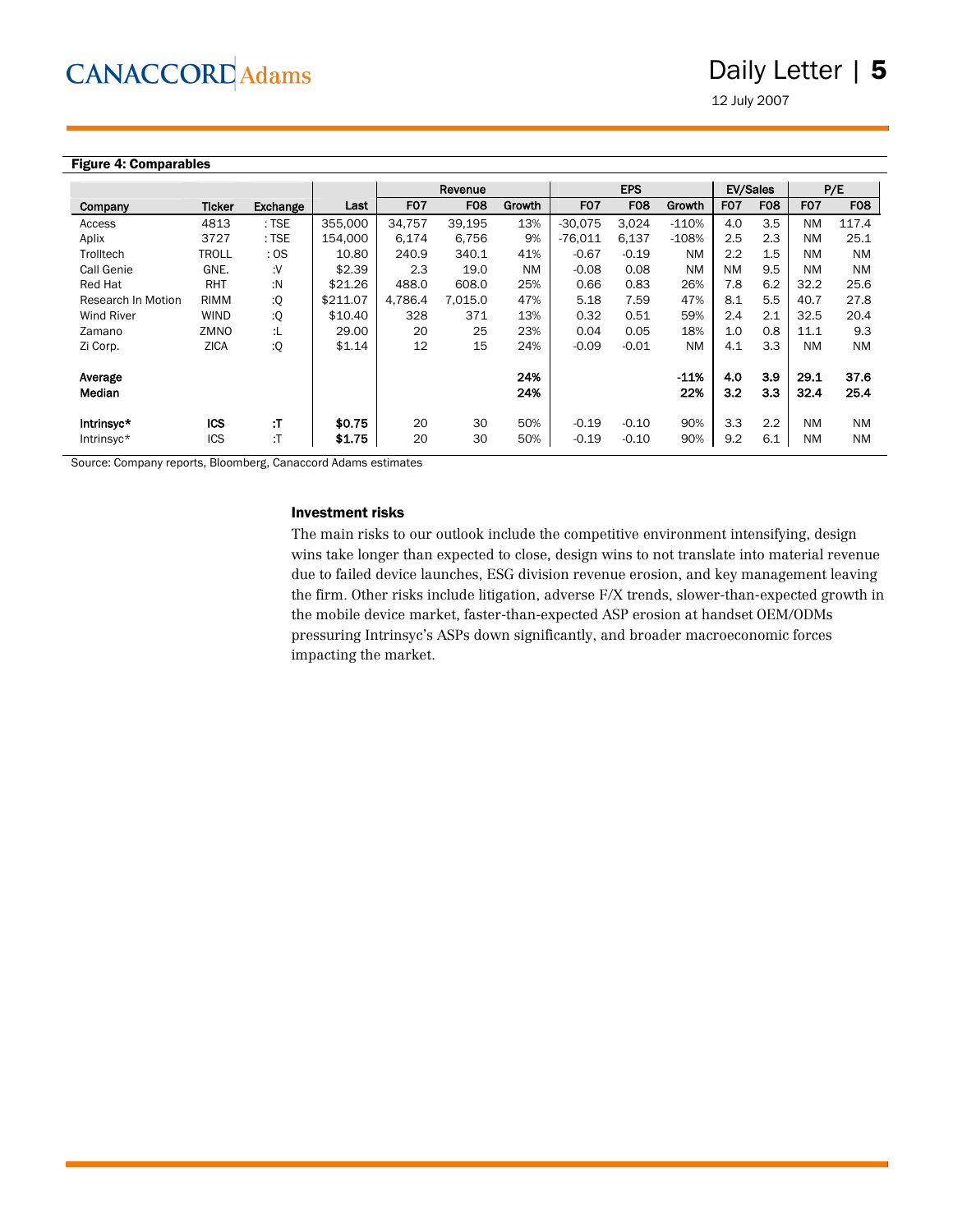#### APPENDIX: IMPORTANT DISCLOSURES

| <b>Analyst Certification:</b>       | Each authoring analyst of Canaccord Adams whose name appears on the front page of this investment<br>research hereby certifies that (i) the recommendations and opinions expressed in this investment research<br>accurately reflect the authoring analyst's personal, independent and objective views about any and all of the<br>designated investments or relevant issuers discussed herein that are within such authoring analyst's coverage<br>universe and (ii) no part of the authoring analyst's compensation was, is, or will be, directly or indirectly,<br>related to the specific recommendations or views expressed by the authoring analyst in the investment<br>research. |                   |        |                   |                                                                                                                                                                                                                                                                                                                                                                                                                                                                                                                                                  |  |
|-------------------------------------|------------------------------------------------------------------------------------------------------------------------------------------------------------------------------------------------------------------------------------------------------------------------------------------------------------------------------------------------------------------------------------------------------------------------------------------------------------------------------------------------------------------------------------------------------------------------------------------------------------------------------------------------------------------------------------------|-------------------|--------|-------------------|--------------------------------------------------------------------------------------------------------------------------------------------------------------------------------------------------------------------------------------------------------------------------------------------------------------------------------------------------------------------------------------------------------------------------------------------------------------------------------------------------------------------------------------------------|--|
| <b>Site Visit:</b>                  | reimbursement was received from the issuer for the related travel costs.                                                                                                                                                                                                                                                                                                                                                                                                                                                                                                                                                                                                                 |                   |        |                   | An analyst has visited Intrinsyc's material operations in Vancouver, BC, Canada. No payment or                                                                                                                                                                                                                                                                                                                                                                                                                                                   |  |
| <b>Distribution of Ratings:</b>     |                                                                                                                                                                                                                                                                                                                                                                                                                                                                                                                                                                                                                                                                                          | Coverage Universe |        | <b>IB</b> Clients |                                                                                                                                                                                                                                                                                                                                                                                                                                                                                                                                                  |  |
| <b>Global Stock Ratings</b>         | Rating                                                                                                                                                                                                                                                                                                                                                                                                                                                                                                                                                                                                                                                                                   | #                 | %      | %                 |                                                                                                                                                                                                                                                                                                                                                                                                                                                                                                                                                  |  |
| (as of 29 June 2007)                | Buy                                                                                                                                                                                                                                                                                                                                                                                                                                                                                                                                                                                                                                                                                      | 302               | 55.6%  | 42.4%             |                                                                                                                                                                                                                                                                                                                                                                                                                                                                                                                                                  |  |
|                                     | Speculative Buy                                                                                                                                                                                                                                                                                                                                                                                                                                                                                                                                                                                                                                                                          | 68                | 12.5%  | 69.1%             |                                                                                                                                                                                                                                                                                                                                                                                                                                                                                                                                                  |  |
|                                     | Hold                                                                                                                                                                                                                                                                                                                                                                                                                                                                                                                                                                                                                                                                                     | 147               | 27.1%  | 36.7%             |                                                                                                                                                                                                                                                                                                                                                                                                                                                                                                                                                  |  |
|                                     | Sell                                                                                                                                                                                                                                                                                                                                                                                                                                                                                                                                                                                                                                                                                     | 26                | 4.8%   | 11.5%             |                                                                                                                                                                                                                                                                                                                                                                                                                                                                                                                                                  |  |
|                                     |                                                                                                                                                                                                                                                                                                                                                                                                                                                                                                                                                                                                                                                                                          | 543               | 100.0% |                   |                                                                                                                                                                                                                                                                                                                                                                                                                                                                                                                                                  |  |
| <b>Canaccord Ratings</b><br>System: | designated investment or the relevant issuer.                                                                                                                                                                                                                                                                                                                                                                                                                                                                                                                                                                                                                                            |                   |        |                   | <b>BUY:</b> The stock is expected to generate risk-adjusted returns of over 10% during the next 12 months.<br><b>HOLD:</b> The stock is expected to generate risk-adjusted returns of 0-10% during the next 12 months.<br><b>SELL:</b> The stock is expected to generate negative risk-adjusted returns during the next 12 months.<br><b>NOT RATED:</b> Canaccord Adams does not provide research coverage of the relevant issuer.<br>"Risk-adjusted return" refers to the expected return in relation to the amount of risk associated with the |  |

Risk Qualifier: SPECULATIVE: Stocks bear significantly higher risk that typically cannot be valued by normal fundamental criteria. Investments in the stock may result in material loss.

#### Canaccord Adams Research Disclosures as of 12 July 2007

|                | Company                                                                                                         | <b>Disclosure</b> |  |  |  |  |  |  |
|----------------|-----------------------------------------------------------------------------------------------------------------|-------------------|--|--|--|--|--|--|
|                | Intrinsyc Software International Inc.                                                                           | 1A, 2, 3, 7       |  |  |  |  |  |  |
|                |                                                                                                                 |                   |  |  |  |  |  |  |
| 1              | The relevant issuer currently is, or in the past 12 months was, a client of Canaccord Adams or its affiliated   |                   |  |  |  |  |  |  |
|                | companies. During this period, Canaccord Adams or its affiliated companies provided the following services      |                   |  |  |  |  |  |  |
|                | to the relevant issuer:                                                                                         |                   |  |  |  |  |  |  |
|                | A. investment banking services.                                                                                 |                   |  |  |  |  |  |  |
|                | B. non-investment banking securities-related services.                                                          |                   |  |  |  |  |  |  |
|                | C. non-securities related services.                                                                             |                   |  |  |  |  |  |  |
| $\mathbf{2}$   | In the past 12 months, Canaccord Adams or its affiliated companies have received compensation for               |                   |  |  |  |  |  |  |
|                | Corporate Finance/Investment Banking services from the relevant issuer.                                         |                   |  |  |  |  |  |  |
| 3              | In the past 12 months, Canaccord Adams or any of its affiliated companies have been lead manager, co-lead       |                   |  |  |  |  |  |  |
|                | manager or co-manager of a public offering of securities of the relevant issuer or any publicly disclosed offer |                   |  |  |  |  |  |  |
|                | of securities of the relevant issuer or in any related derivatives.                                             |                   |  |  |  |  |  |  |
| 4              | Canaccord Adams acts as corporate broker for the relevant issuer and/or Canaccord Adams or any of its           |                   |  |  |  |  |  |  |
|                | affiliated companies may have an agreement with the relevant issuer relating to the provision of Corporate      |                   |  |  |  |  |  |  |
|                | Finance/Investment Banking services.                                                                            |                   |  |  |  |  |  |  |
| 5              | Canaccord Adams or any of its affiliated companies is a market maker or liquidity provider in the securities of |                   |  |  |  |  |  |  |
|                | the relevant issuer or in any related derivatives.                                                              |                   |  |  |  |  |  |  |
| 6              | In the past 12 months, Canaccord Adams, its partners, affiliated companies, officers or directors, or any       |                   |  |  |  |  |  |  |
|                | authoring analyst involved in the preparation of this investment research has provided services to the          |                   |  |  |  |  |  |  |
|                | relevant issuer for remuneration, other than normal course investment advisory or trade execution services.     |                   |  |  |  |  |  |  |
| $\overline{7}$ | Canaccord Adams intends to seek or expects to receive compensation for Corporate Finance/Investment             |                   |  |  |  |  |  |  |
|                | Banking services from the relevant issuer in the next six months.                                               |                   |  |  |  |  |  |  |
| 8              | The authoring analyst, a member of the authoring analyst's household, or any individual directly involved in    |                   |  |  |  |  |  |  |
|                | the preparation of this investment research, has a long position in the shares or derivatives, or has any other |                   |  |  |  |  |  |  |
|                | financial interest in the relevant issuer, the value of which increases as the value of the underlying equity   |                   |  |  |  |  |  |  |
|                | increases.                                                                                                      |                   |  |  |  |  |  |  |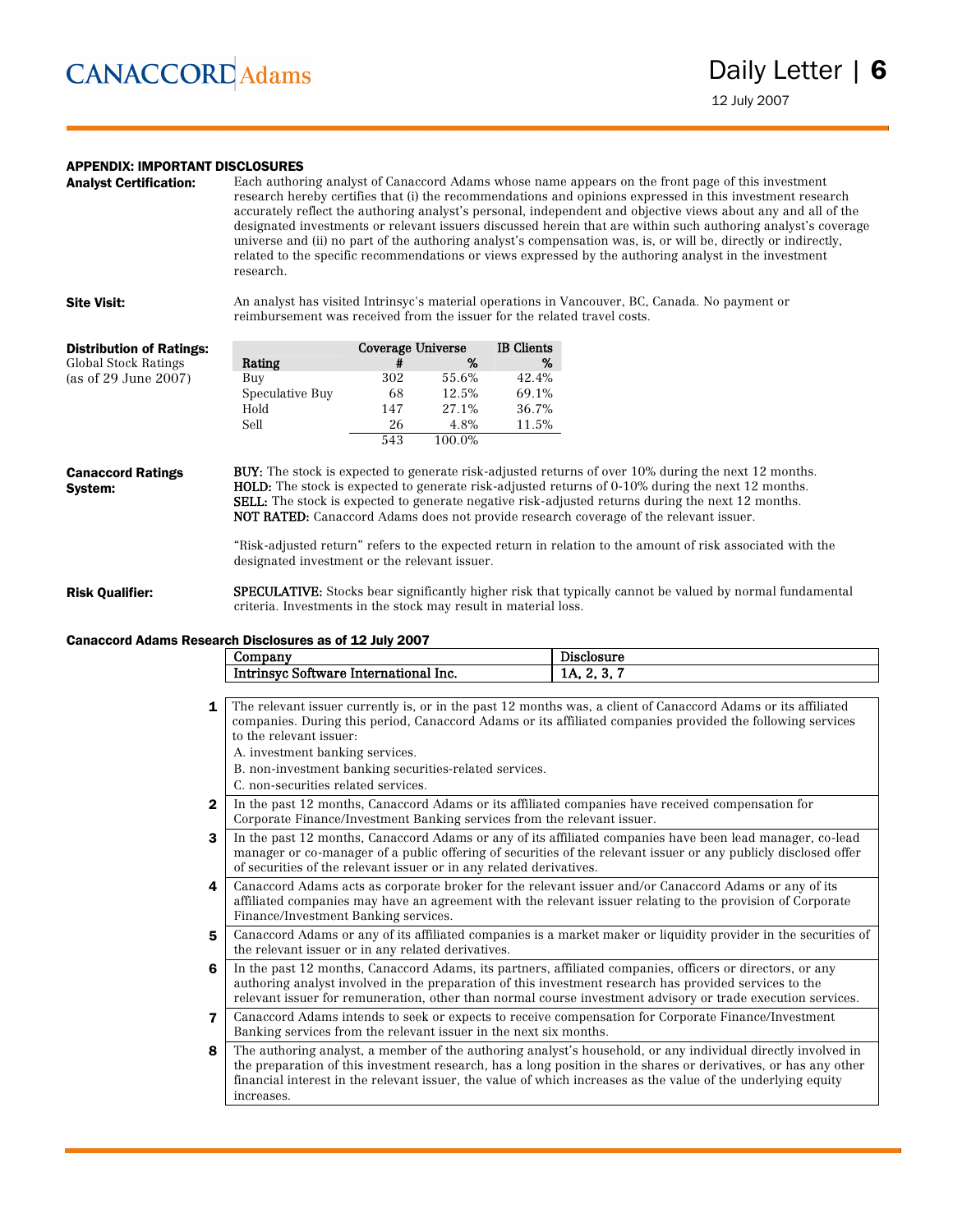12 July 2007

- 9 The authoring analyst, a member of the authoring analyst's household, or any individual directly involved in the preparation of this investment research, has a short position in the shares or derivatives, or has any other financial interest in the relevant issuer, the value of which increases as the value of the underlying equity decreases.
- 10 Those persons identified as the author(s) of this investment research, or any individual involved in the preparation of this investment research, have purchased/received shares in the relevant issuer prior to a public offering of those shares, and such person's name and details are disclosed above.
- 11 A partner, director, officer, employee or agent of Canaccord Adams and its affiliated companies, or a member of his/her household, is an officer, or director, or serves as an advisor or board member of the relevant issuer and/or one of its subsidiaries, and such person's name is disclosed above.
- 12 As of the month end immediately preceding the date of publication of this investment research, or the prior month end if publication is within 10 days following a month end, Canaccord Adams or its affiliate companies, in the aggregate, beneficially owned 1% or more of any class of the total issued share capital or other common equity securities of the relevant issuer or held any other financial interests in the relevant issuer which are significant in relation to the investment research (as disclosed above).
- 13 As of the month end immediately preceding the date of publication of this investment research, or the prior month end if publication is within 10 days following a month end, the relevant issuer owned 1% or more of any class of the total issued share capital in Canaccord Adams or any of its affiliated companies.
- 14 Other specific disclosures as described above.

Canaccord Adams is the business name used by certain subsidiaries of Canaccord Capital Inc., including Canaccord Adams Inc., Canaccord Adams Limited, and Canaccord Adams, a division of Canaccord Capital Corporation. Clients of Canaccord Adams, in the past 12 months, may have been clients of Canaccord Capital Corporation, Canaccord Capital (Europe) Limited, Canaccord Capital Corporation USA Inc., and/or Adams Harkness Financial Group Ltd.

The authoring analysts who are responsible for the preparation of this investment research are employed by Canaccord Adams, a securities broker-dealer with principal offices located in Vancouver, Calgary, Toronto, Montreal (all Canada), Boston, New York, San Francisco (all US) and London (UK).

In the event that this is compendium investment research (covering six or more relevant issuers), Canaccord Adams and its affiliated companies may choose to provide specific disclosures of the subject companies by reference, as well as its policies and procedures regarding the dissemination of investment research. To access this material or for more information, please send a request to Canaccord Adams Research, Attn: Disclosures, P.O. Box 10337 Pacific Centre, 2200-609 Granville Street, Vancouver, BC, Canada V7Y 1H2 or disclosures@canaccordadams.com.

The authoring analysts who are responsible for the preparation of this investment research have received (or will receive) compensation based upon (among other factors) the Corporate Finance/Investment Banking revenues and general profits of Canaccord Adams. However, such authoring analysts have not received, and will not receive, compensation that is directly based upon or linked to one or more specific Corporate Finance/Investment Banking activities, or to recommendations contained in the investment research. Canaccord Adams and its affiliated companies may have a Corporate Finance/Investment Banking or other relationship with the company that is the subject of this investment research and may trade in any of the designated investments mentioned herein either for their own account or the accounts of their customers, in good faith or in the normal course of market making. Accordingly, Canaccord Adams or their affiliated companies, principals or employees (other than the authoring analyst(s) who prepared this investment research) may at any time have a long or short position in any such designated investments, Related designated investments or in options, futures or other derivative instruments based thereon. Some regulators require that a firm must establish, implement and make available a policy for managing conflicts of interest arising as a result of publication or distribution of investment research. This investment research has been prepared in accordance with Canaccord Adams' policy on managing conflicts of interest, and information barriers or firewalls have been used where appropriate. Canaccord Adams' policy is

available upon request.

The information contained in this investment research has been compiled by Canaccord Adams from sources believed to be reliable, but (with the exception of the information about Canaccord Adams) no representation or warranty, express or implied, is made by Canaccord Adams, its affiliated companies or any other person as to its fairness, accuracy, completeness or correctness. Canaccord Adams has not independently verified the facts, assumptions, and estimates contained herein. All estimates, opinions and other information contained in this investment research constitute Canaccord Adams' judgement as of the date of this investment research, are subject to change without notice and are provided in good faith but without legal responsibility or liability.

Canaccord Adams salespeople, traders, and other professionals may provide oral or written market commentary or trading strategies to our clients and our proprietary trading desk that reflect opinions that are contrary to the opinions expressed in this investment research. Canaccord Adams' affiliates, proprietary trading desk, and investing businesses may make investment decisions that are inconsistent with the